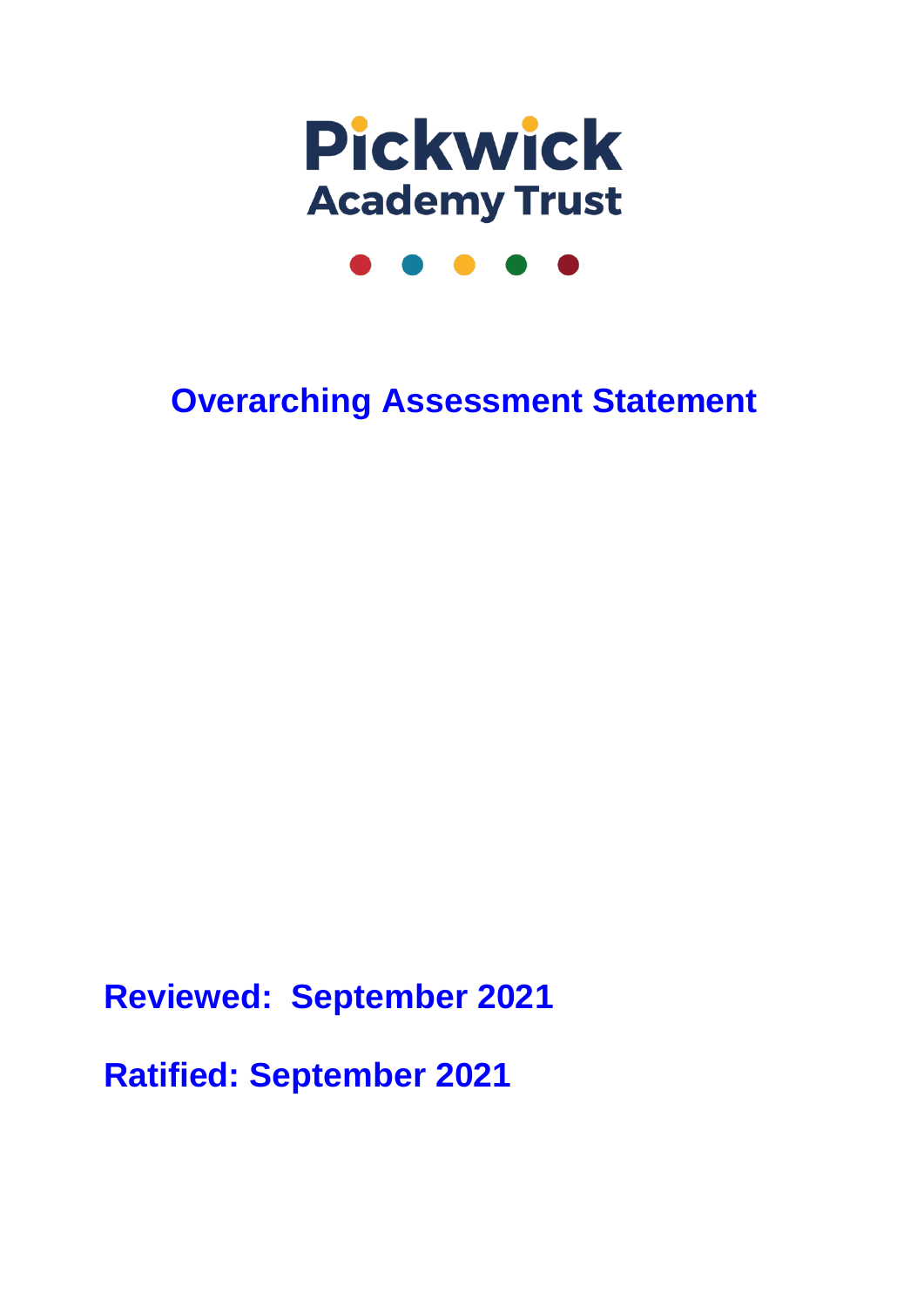

 $\bullet\hspace{0.2cm}\bullet\hspace{0.2cm}\bullet\hspace{0.2cm}\bullet$ 

## **"Working together to provide the best schools and outcomes for our children"**

#### **Assessment Statement**

#### **Rationale for learning**

Assessment should show clearly what a child knows, understands, can do and what they need to do next.

- Teacher assessment should have clear aims and inform future teaching.
- It should be part of the teaching and learning process.
- Children should know what is expected of them, what they are being assessed on and what they need to do to improve.
- Assessments should be recorded in a clear and concise way to inform future planning.
- It should involve looking at the "whole child", their personal and social development, attitudes to work and each other so each child can feel proud of 'who they are'.
- It should focus upon learning processes as well as intended outcomes.
- It should identify strengths.
- It should encourage learning from mistakes as a positive part of the learning process.
- It should identify targets for improvement.
- It should be used effectively to raise standards of attainment and achievement.
- It should provide information for the school on cohort progress as well as individual progress.

#### **Aims and objectives**

Teachers have a responsibility to ensure:-

- That they know and use assessment data to support pupils progress, the development of a cohort and subject areas.
- That they are clear about the objectives of what pupils are to learn and make regular provision for assessment which is related to these objectives.
- Use of their professional judgement in making assessments and in devising their own manageable, assessing and recording strategies.
- That assessment for learning opportunities and target setting processes are an integral part of their planning
- That they are able to monitor the progress of pupils successfully and judge the effectiveness of their teaching.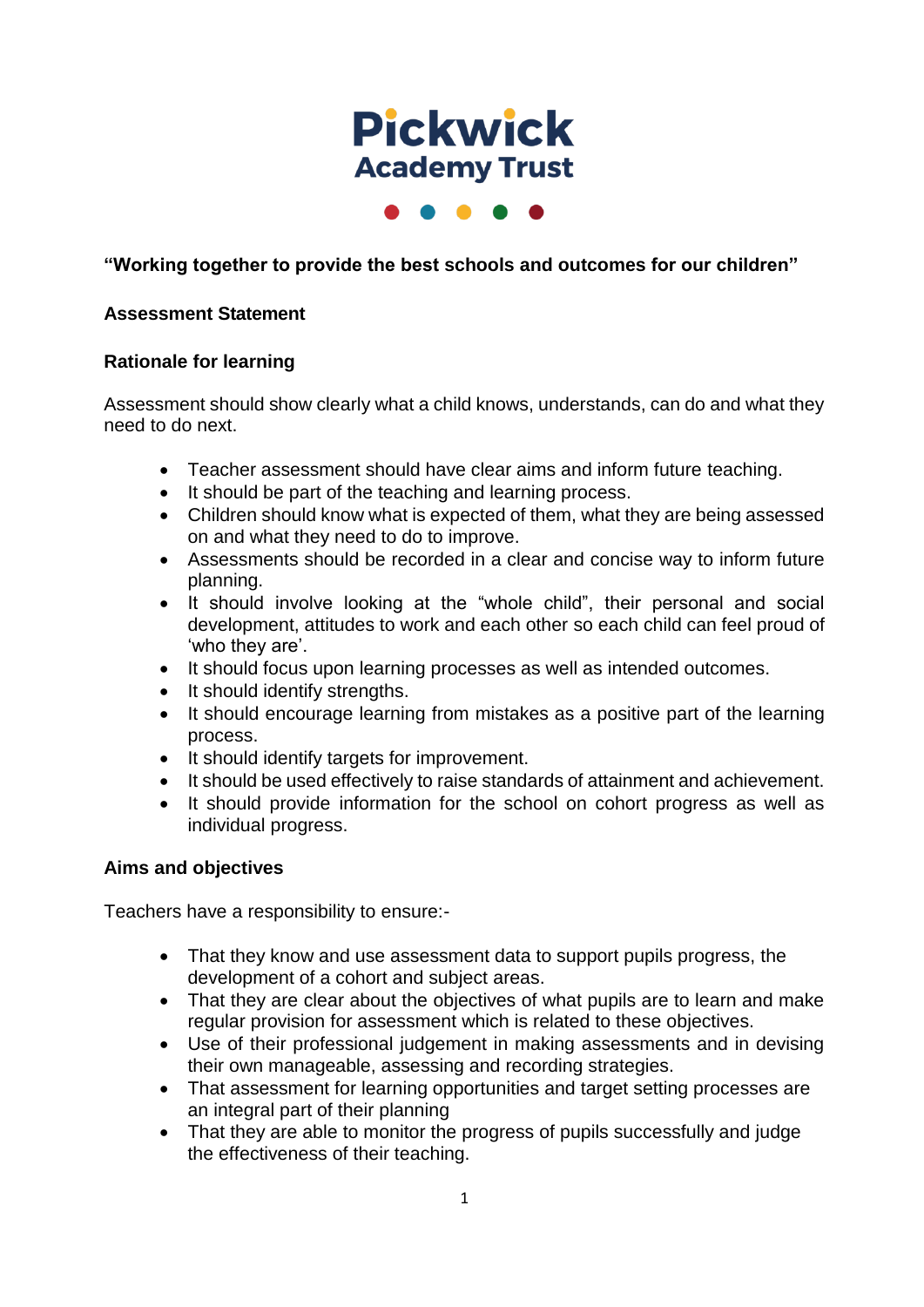- That they work with colleagues to moderate their judgements about pupil's work.
- That they are able to use Insight tracker confidently to input data and track pupils vulnerable to underachievement.
- That they provide pupils with effective feedback to support their learning.
- Provide feedback to parents and give guidance on the child's strengths and areas for development.

#### **Types of Assessment**

There are two types of Assessment – Formative and Summative. These assessments will be used to inform teaching in a continuous cycle of planning, teaching and assessment.

**Formative Assessment** provides the teacher with an analysis of a child's performance (strengths/weaknesses), which therefore, informs future planning. This can be an informal part of each lesson to check understanding and give the teacher information which will help to adjust day to day lesson plans.

**Summative Assessment** provides the teacher with a level, grade, score or reading age, by which the child can be compared with his/her peers and individual progress monitored (e.g. PIRA, PUMA and GAPS tests, national assessments eg practice SAT papers) In term 2 and term 6 the EHTs discuss these judgements at target setting meetings with the Headteacher, Assessment Leader and other relevant members of the SLT. This enables individual as well as cohort progress to be monitored and realistic but challenging targets to be set for future improvement. Teachers will also draw upon their class record of attainment against key objectives and supplementary notes and knowledge about their class to produce a summative record. In Term 4 the EHTs will focus discussion on teacher assessments and Year 6 SAT assessments.

Summative Assessments will take will take place throughout the school year, in line with the PAT assessment calendar, to assess and review pupil's progress and attainment. This will take the form or PIRA, PUMA and GAPS tests as well as compulsory National Curriculum tests for pupils in year 2 and 6. Mark Gap analysis tool will analyse this data and identify gaps to inform future planning.

Accurate information will then be reported to the Executive Headteachers and then the School Improvement Committee.

#### **Finding out about pupil progress and achievement**

To make a judgement about the progress and achievements of individual pupils and groups of pupils a school needs to do three things:-

- 1. Find out about what pupils know and can do when they first begin at the school by using a Foundation Stage baseline assessment.
- 2. Find out about pupils' progress in the classroom.
- 3. Compare pupils' achievements in different ways using school, local and national data.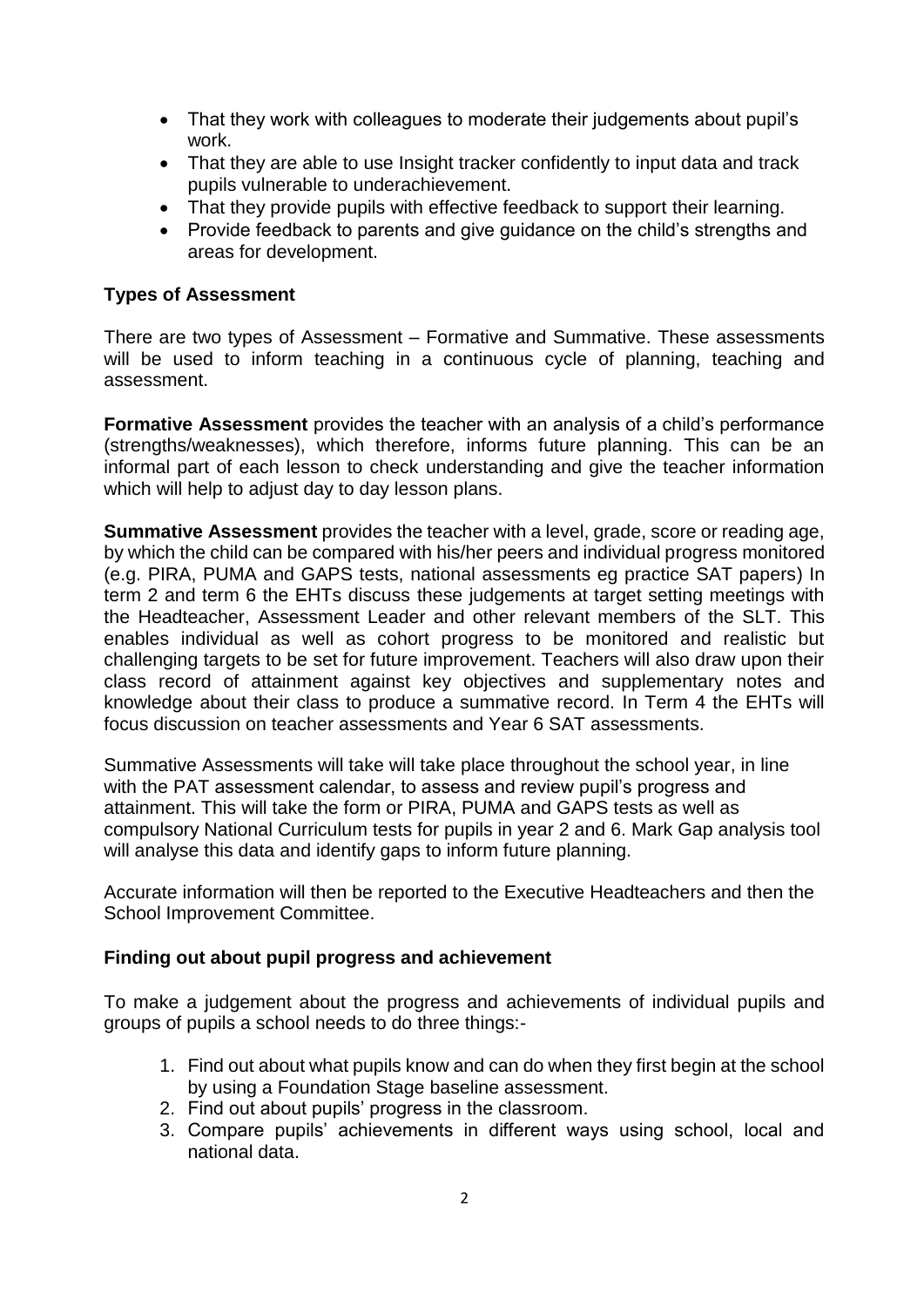From this information appropriate targets for future learning can be set. These targets are individual, class, cohort and school.

#### **Setting targets**

Target setting is a vehicle by which standards can be improved.

### **PAT targets**

Annually it is agreed through discussion with the Executive Headteachers and the Head of School to set challenging but achievable targets based on prior attainment and FFT Aspire. Each school will need to set targets against the following:

- o Proportion achieving Age related Expectations or Above in reading, writing and maths
- o Proportion achieving expected progress in reading, writing and maths
- o Percentage of Pupil Premium achieving Age Related Expectations or above in both Reading, writing and maths
- o Proportion of Pupil Premium achieving expected progress in Reading, writing and maths

As part of a Multi Academy Trust, the school targets for the end of each Key Stage feed into the Key Performance indicators for the MAT.

#### **Approaches to Assessment**

#### **A. Assessment Procedures**

- Staff meetings, key stage meetings or year group meetings are held where the staff can assess and make judgements about pupils learning (e.g. moderation of writing).
- At the end of Terms 2, 4 and 6, teachers make assessments of the children's progress in reading, writing, maths and science. They enter the data into Insight. The program then enables the teachers and SLT to track progress and assess this progress against prior attainment, FFT data and aspirational targets set for individuals and the cohort.
- The use of the Insight enables teachers, SLT, subject leaders and SENCO to track progress in order to identify if pupils are achieving their potential. Interventions can then be put in place for any child, especially vulnerable children, causing a concern.

#### **B. Statutory Assessments**

SATs are carried out in Y2 and Y6. Teachers administer them in line with national guidance. Parents receive information about their child's achievement when results are published. The school forwards information on the children's achievement to the appropriate authorities and at Y6 the child's next school.

Phonics Screening is carried out in Year 1 in line with national guidance.